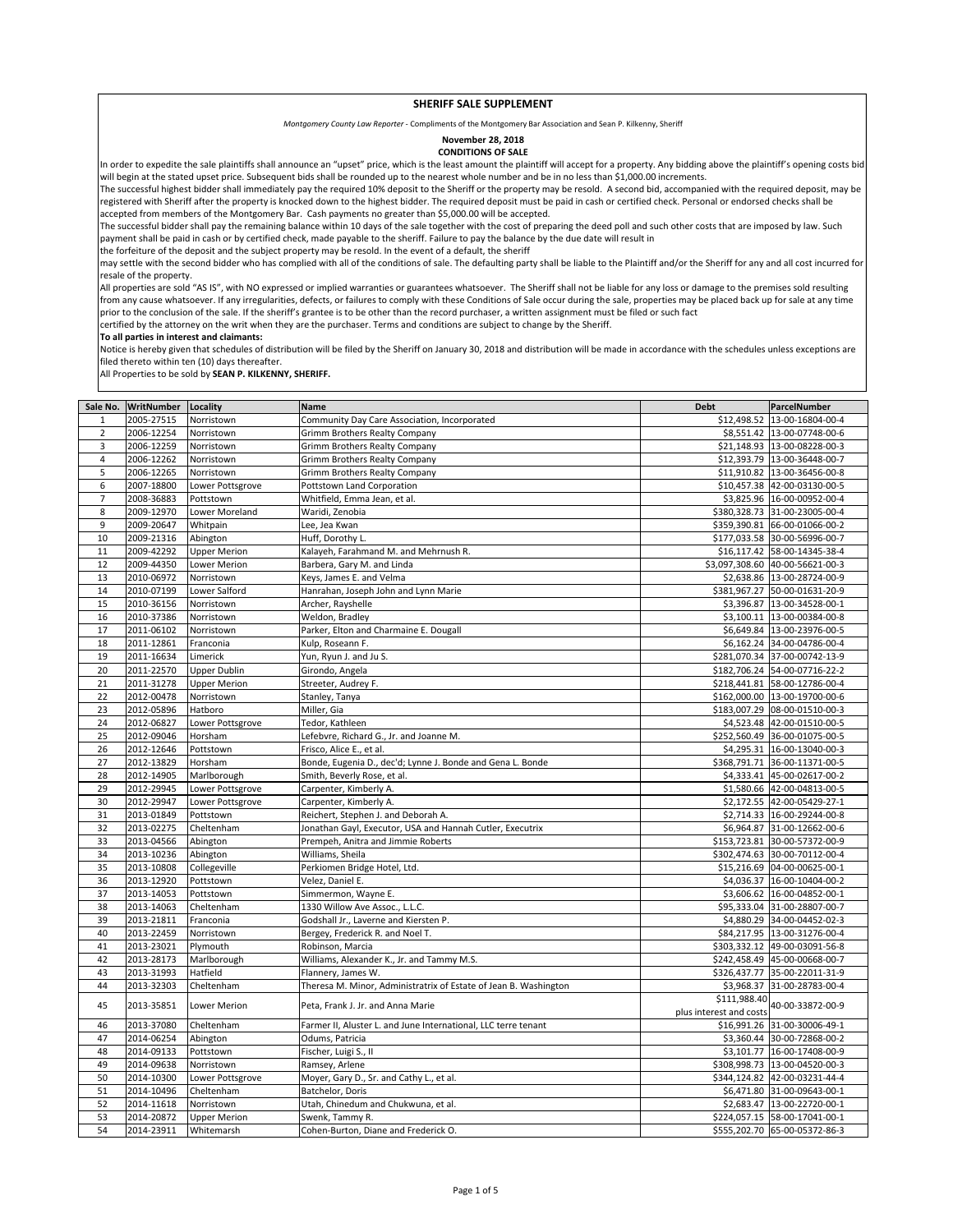| 55  | 2014-24100 | Montgomery              | Speranza, Joseph M.                                             |              | \$442,941.56 46-00-00695-02-4   |
|-----|------------|-------------------------|-----------------------------------------------------------------|--------------|---------------------------------|
|     |            |                         |                                                                 |              |                                 |
| 56  | 2014-25755 | Montgomery              | Baldwin, Candice                                                |              | \$392,389.05 46-00-00945-10-7   |
| 57  | 2014-28915 | <b>West Norriton</b>    | Jones, William E. and Mary H. and United States of America      |              | \$4,039.70 63-00-07305-12-9     |
| 58  | 2014-29707 |                         |                                                                 |              | \$379,631.30 36-00-11272-00-5   |
|     |            | Horsham                 | Eble, Mark P. and Michele A.                                    |              |                                 |
| 59  | 2014-31226 | Horsham                 | Moore, Stephanie Y. and Mary Naylor                             |              | \$283,385.93 36-00-01498-00-5   |
| 60  | 2014-31874 | East Greenville         | Yelito, Lisa J. and John                                        |              | \$168,341.85 06-00-03364-00-5   |
| 61  | 2014-33250 | Whitpain                | Mulbah, Johnson S.                                              |              | \$128,781.76 66-00-04918-00-2   |
|     |            |                         |                                                                 |              |                                 |
| 62  | 2015-01833 | Lower Providence        | Godino, Rick and June                                           |              | \$323,696.23 43-00-13501-00-1   |
| 63  | 2015-02216 | <b>East Norriton</b>    | Scott, Mark D. and Jacqueline B.                                |              | \$452,617.67 33-00-00752-67-3   |
|     |            |                         |                                                                 |              |                                 |
| 64  | 2015-03382 | <b>Upper Providence</b> | Panetta, William C.                                             |              | \$430,685.47 61-00-01209-00-8   |
| 65  | 2015-04831 | Lower Providence        | Woolbert, Martin and Susan                                      |              | \$261,117.49 43-00-02971-00-1   |
| 66  | 2015-05996 | Pottstown               | Frazier, Rodgers and Penny L.                                   |              | \$70,903.13 16-00-01484-00-3    |
|     |            |                         |                                                                 |              |                                 |
| 67  | 2015-07348 | New Hanover             | Schwartz, Christine E. and Mark F.                              |              | \$136,731.42 47-00-06701-34-4   |
| 68  | 2015-08355 | <b>Upper Moreland</b>   | Carden, William, Jr.                                            |              | \$260,744.48 59-00-03403-00-3   |
|     |            |                         |                                                                 |              |                                 |
| 69  | 2015-08398 | Ambler                  | LaRocca, Richard E. a/k/a Richard Edward LaRocca, et al.        |              | \$61,241.12 01-00-00883-00-7    |
| 70  | 2015-08663 | <b>Upper Merion</b>     | Keehn, Albert P. and Girard J., his wife                        |              | \$42,575.18 58-00-00865-00-4    |
| 71  | 2015-09324 | Pottstown               | Moyer, Edward B. and Vicki L.                                   |              | \$2,947.46 16-00-27864-00-2     |
|     |            |                         |                                                                 |              |                                 |
| 72  | 2015-09838 | Cheltenham              | Jones, Ondre and Aisha Griffin                                  |              | \$7,985.69 31-00-00922-00-1     |
| 73  | 2015-10063 | Pottstown               | Ribick Jr., Robert M.                                           |              | \$4,969.34 16-00-07688-00-9     |
| 74  | 2015-10428 | New Hanover             | Algeo, Howard and Fay C., et al.                                |              | \$195,975.07 47-00-05630-04-7   |
|     |            |                         |                                                                 |              |                                 |
| 75  | 2015-10581 | <b>Upper Hanover</b>    | Bittenbender, Sandra M.                                         |              | \$4,541.84 57-00-02683-00-5     |
| 76  | 2015-10632 | Lower Frederick         | Dellose, Tina and Domeonic, et al.                              |              | \$980,693.27 38-00-02458-00-6   |
|     |            |                         |                                                                 |              |                                 |
| 77  | 2015-12620 | Upper Dublin            | Dong M. Rim as Administrator                                    |              | \$265,671.61 54-00-04658-38-2   |
| 78  | 2015-13129 | Pottstown               | C & K Partners                                                  |              | \$7,048.23 16-00-14676-00-5     |
| 79  | 2015-14097 | Norristown              | Whitley, Melissa A.                                             |              | \$110,300.73 13-00-11444-00-9   |
|     |            |                         |                                                                 |              |                                 |
| 80  | 2015-14230 | Pottstown               | Kissinger, Kathleen F.                                          |              | \$1,541.99 16-00-07532-00-3     |
| 81  | 2015-20070 | Cheltenham              | Duncan, Yvette                                                  |              | \$253,562.76 31-00-04228-00-7   |
|     |            |                         |                                                                 |              |                                 |
| 82  | 2015-20106 | Upper Gwynedd           | Lindsey, Anglos M. and Shinok K.                                |              | \$308,940.80 56-00-00840-02-2   |
| 83  | 2015-20366 | Cheltenham              | Jones, Joseph W.                                                |              | \$1,600.68 31-00-03436-00-7     |
| 84  | 2015-20575 | Cheltenham              | Cooke, Kevin and Melba S.                                       |              | \$7,054.35 31-00-02821-00-1     |
|     |            |                         |                                                                 |              |                                 |
| 85  | 2015-22885 | Abington                | Thompson, George A. and Deborah, et al.                         |              | \$251,794.82 30-00-54988-00-8   |
| 86  | 2015-24291 | Upper Dublin            | Deragon, Marc A. and Kerrie H.                                  |              | \$490,799.10 54-00-16483-00-5   |
|     |            |                         |                                                                 |              |                                 |
| 87  | 2015-25370 | Lower Merion            | Darren Davis, Individually and in His Capacity as Administrator |              | \$295,253.63 40-00-48000-00-2   |
| 88  | 2015-28954 | Lower Merion            | Magnatta, James J. and Kanra K.                                 |              | \$1,064,668.62 40-00-61156-00-4 |
| 89  | 2015-30879 | Abington                |                                                                 |              | \$288,109.14 30-00-63512-00-7   |
|     |            |                         | Bevans, Jerry and Joanne                                        |              |                                 |
| 90  | 2015-31791 | <b>Upper Moreland</b>   | Joseph Gallagher, Administrator                                 |              | \$107,364.13 59-00-18958-00-9   |
| 91  | 2015-32506 | Hatboro                 | Yeager, James D. and Stella                                     |              | \$311,272.81 08-00-03241-00-9   |
|     |            |                         |                                                                 |              |                                 |
| 92  | 2015-33151 | Lower Merion            | Stefan, Gregory J. and Carol Grochowski Berger                  |              | \$568,286.72 40-00-43788-00-2   |
| 93  | 2016-00020 | Pottstown               | Lawler, Michael P.                                              |              | \$170,506.48 16-00-32104-00-1   |
| 94  | 2016-00351 | Upper Dublin            | Choi, Hue and Won                                               |              | \$120,720.54 54-00-14002-58-7   |
|     |            |                         |                                                                 |              |                                 |
| 95  | 2016-00495 | Lower Providence        | Gambone, Michael and Lisa                                       |              | \$379,925.29 43-00-12679-00-4   |
| 96  | 2016-01803 | Cheltenham              | Taylor, Barbara                                                 |              | \$196,619.22 31-00-08137-00-4   |
|     |            |                         |                                                                 |              |                                 |
| 97  | 2016-02097 | Worcester               | Choi, Inn S. and Cheol W.                                       |              | \$344,349.20 67-00-02138-00-9   |
| 98  | 2016-02522 | <b>Upper Providence</b> | Richardson, Rosaria J. and Glenn, Jr.                           |              | \$236,961.65 61-00-01250-10-2   |
| 99  | 2016-02581 | West Pottsgrove         | O'Neill, Patrick T. and Holli Fronheiser                        |              | \$173,767.22 64-00-02044-00-7   |
|     |            |                         |                                                                 |              |                                 |
| 100 | 2016-03400 | Pottstown               | Lloyd, Jemal                                                    |              | \$2,857.52 16-00-25244-00-3     |
|     |            |                         |                                                                 |              | 31-00-05488-00-7 (A)            |
| 101 | 2016-04840 | Cheltenham              | 613 Sonada Associates, LLC                                      | \$576,462.70 | 31-00-05491-00-4 (B)            |
|     |            |                         |                                                                 |              |                                 |
| 102 | 2016-05508 | <b>Upper Merion</b>     | Gahm, Darrell J. and Patricia A. Gahm                           |              | \$229,438.81 58-00-18976-00-1   |
| 103 | 2016-06878 | Upper Dublin            | Deshields, Lynette L.                                           |              | \$310,029.07 54-00-07315-12-7   |
|     |            |                         |                                                                 |              |                                 |
| 104 | 2016-07468 | Pottstown               | Four Wins Development Group                                     |              | \$4,701.56 16-00-06832-00-1     |
| 105 | 2016-08860 | Perkiomen               | Watson, Matthew                                                 |              | \$4,018.85 48-00-00224-92-5     |
| 106 | 2016-08871 | Collegeville            | Harleysville National Bank & Trust Company                      |              | \$3,304.60 04-00-00025-00-7     |
|     |            |                         |                                                                 |              |                                 |
| 107 | 2016-09535 | <b>Upper Dublin</b>     | Cowan, Lorraine Suhodolnik                                      |              | \$338,772.77 54-00-09199-00-8   |
| 108 | 2016-09963 | Pottstown               | Anderson, Christopher                                           |              | \$2,840.40 16-00-19064-00-9     |
|     |            |                         |                                                                 |              |                                 |
| 109 | 2016-10268 | West Pottsgrove         | Steinmetz, Tobiah P. and Yvelisse                               |              | \$4,090.49 64-00-05050-00-7     |
| 110 | 2016-11211 | Lower Gwynedd           | Ellman, Leroy S. and Sheila D. Ellman                           |              | \$592,515.52 39-00-01141-20-6   |
| 111 | 2016-11262 | Skippack                | Halter, Christina and Vincenzo Corradi                          |              | \$4,640.75 51-00-02908-25-4     |
|     |            |                         |                                                                 |              |                                 |
| 112 | 2016-11438 | Lower Pottsgrove        | Gidney, Stephanie and Eric M.                                   |              | \$386,031.95 42-00-00254-08-2   |
| 113 | 2016-11895 | Whitemarsh              | Oates, Patrick and Evelyn                                       |              | \$893,157.55 65-00-01336-31-8   |
| 114 | 2016-11940 | Cheltenham              | 7900 Old York Road 108A, L.L.C.                                 |              | \$5,836.47 31-00-30004-10-6     |
|     |            |                         |                                                                 |              |                                 |
| 115 | 2016-12354 | East Greenville         | Burns, Suzanne M. and Robert P.                                 |              | \$206,064.48 06-00-01616-00-7   |
| 116 | 2016-12861 | Norristown              | Andain, Allan G., et al.                                        |              | \$128,796.73 13-00-10104-00-8   |
|     |            |                         |                                                                 |              |                                 |
|     |            |                         |                                                                 |              |                                 |
|     |            |                         |                                                                 |              | 34-00-01093-00-7,               |
| 117 | 2016-14915 | Franconia               | Holland, Kelli E. and Ralph L. Herbst, IV                       |              | \$444,219.08 34-00-01092-80-9,  |
|     |            |                         |                                                                 |              |                                 |
|     |            |                         |                                                                 |              | 34-00-01092-90-8                |
| 118 | 2016-15203 | Cheltenham              | Carnarvon, Nicole and Jenilee Dyer                              |              | \$263,996.68 31-00-09592-00-7   |
| 119 |            |                         |                                                                 |              |                                 |
|     | 2016-15277 | <b>Upper Moreland</b>   | Bridges, John Lawrence                                          |              | \$363,256.17 59-00-18406-00-3   |
| 120 | 2016-15549 | Douglass                | Cabrera-Cabello, Amy J.                                         |              | \$187,965.21 32-00-03568-32-2   |
| 121 | 2016-15630 | <b>Upper Pottsgrove</b> | Edwards, Jamesha K.                                             |              | \$1,349.01 60-00-01629-26-4     |
|     |            |                         |                                                                 |              |                                 |
| 122 | 2016-20197 | Limerick                | Wenhold, Scott and Regina, et al.                               |              | \$570,955.11 37-00-00657-90-5   |
| 123 | 2016-20510 | New Hanover             | Longo, Donna                                                    |              | \$149,035.70 47-00-00536-00-2   |
| 124 |            |                         |                                                                 |              |                                 |
|     | 2016-22081 | Pottstown               | Kefer, Andrew F.                                                |              | \$77,925.68 16-00-06092-00-3    |
| 125 | 2016-22333 | Cheltenham              | Downing, Issac and Latisha                                      |              | \$268,343.88 31-00-13666-00-1   |
| 126 | 2016-22703 | Lower Merion            | Wells, Jarrett T. and Jacqueline T., h/w                        |              | \$626,814.88 40-00-03076-00-7   |
|     |            |                         |                                                                 |              |                                 |
| 127 | 2016-23296 | Cheltenham              | Case, Carla M. a/k/a Carla Sorrells                             |              | \$28,821.59 31-00-28843-00-7    |
| 128 | 2016-24904 | Lower Providence        | O'Rourke, Shawn D. and Maryann M.                               |              | \$692,115.27 43-00-05860-07-3   |
|     |            |                         |                                                                 |              |                                 |
| 129 | 2016-28018 | Hatboro                 | Hamilton, Daniel R. and Alison                                  |              | \$199,200.73 08-00-01777-00-6   |
| 130 | 2016-28482 | Cheltenham              | Barker III, William J.                                          |              | \$168,890.74 31-00-15295-00-1   |
| 131 | 2016-28624 | Narberth                | Kaufman, Cynthia R.                                             |              | \$252,656.18 12-00-03667-00-2   |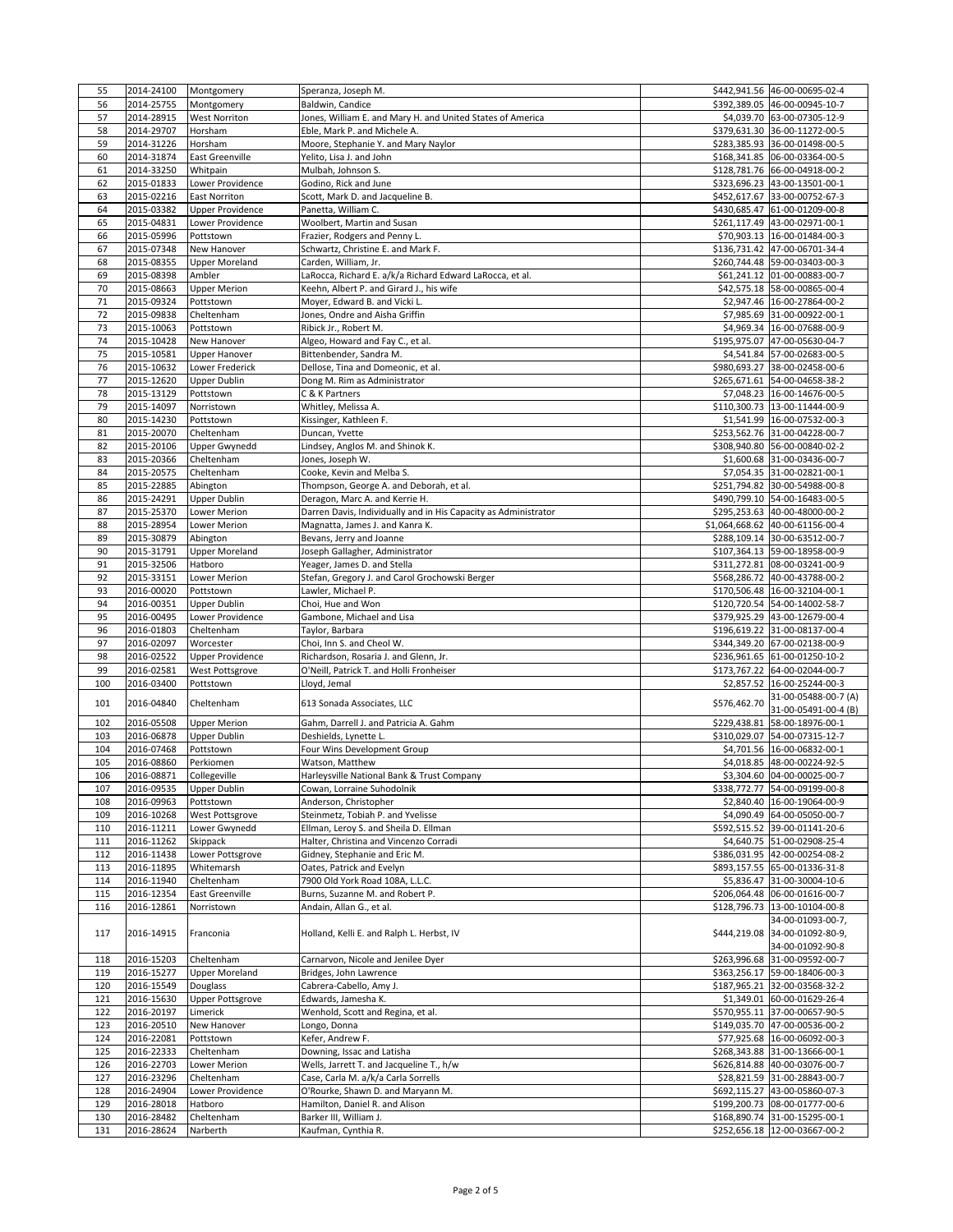| 132        | 2016-28752               | <b>West Norriton</b>         | Fagan, John J. and Amy E.                                                |                                               | \$3,009.06 63-00-02848-00-5                                    |
|------------|--------------------------|------------------------------|--------------------------------------------------------------------------|-----------------------------------------------|----------------------------------------------------------------|
| 133        | 2016-28762               | Perkiomen                    | Brown, William P.                                                        |                                               | \$340,727.65 48-00-00611-00-7                                  |
| 134        | 2016-29492               | <b>West Norriton</b>         | Williams, Yolanda S.                                                     |                                               | \$68,489.05 63-00-05210-73-9                                   |
| 135        | 2016-30111               | Lower Pottsgrove             | Echols, Gloria                                                           |                                               | \$193,188.39 42-00-03232-30-8                                  |
| 136        | 2017-01717               | Lower Merion                 | Murphy, Alice M.                                                         |                                               | \$231,563.05 40-00-52248-00-2                                  |
| 137        | 2017-02714               |                              |                                                                          |                                               |                                                                |
|            |                          | Pottstown                    | Keystone Masonic Lodge No. 113                                           |                                               | \$3,106.73 16-00-12288-00-8                                    |
| 138        | 2017-03780               | Perkiomen                    | Malatesta, Andrew a/k/a Andrew G. Malatesta                              |                                               | \$216,577.01 48-00-00223-62-9                                  |
| 139        | 2017-04002               | <b>Upper Providence</b>      | Li, Ran                                                                  |                                               | \$420,825.03 61-00-05145-44-8                                  |
| 140        | 2017-04077               | Springfield                  | Banko, Cassandra                                                         |                                               | \$1,157,203.05 52-00-08524-00-1                                |
| 141        | 2017-04187               | Abington                     | Price, Geraldine M.                                                      |                                               | \$175,666.48 30-00-13228-00-8                                  |
| 142        | 2017-04759               | Pottstown                    | Gilbert, Jeffrey J.                                                      |                                               | \$157,609.17 16-00-05744-00-9                                  |
|            |                          |                              |                                                                          | \$130,142.67                                  |                                                                |
| 143        | 2017-04838               | Lower Moreland               | Whitacre, Lois Brucker                                                   | plus interest to the date of 41-00-04462-00-6 |                                                                |
|            |                          |                              |                                                                          | sale                                          |                                                                |
| 144        | 2017-04880               | Cheltenham                   | Green, Florazell                                                         |                                               | \$10,551.95 31-00-30006-86-9                                   |
| 145        | 2017-04882               | Upper Gwynedd                | Jones, Mitchell R., et al.                                               |                                               | \$398,766.06 56-00-01623-65-2                                  |
|            |                          |                              | Cwienk, George and April                                                 |                                               |                                                                |
| 146        | 2017-05155               | <b>Upper Merion</b>          |                                                                          |                                               | \$218,350.15 58-00-01954-00-4                                  |
| 147        | 2017-05600               | <b>West Pottsgrove</b>       | Stauffer, Robert L. and Madalyn R.                                       | \$79,083.13                                   | 64-00-02374-00-1;                                              |
|            |                          |                              |                                                                          |                                               | 64-00-02380-00-4                                               |
| 148        | 2017-05980               | Whitpain                     | Pier, Patricia A. and Michael F.                                         |                                               | \$133,311.45 66-00-05794-00-8                                  |
| 149        | 2017-07498               | Bridgeport                   | Gesullo, Robert                                                          |                                               | \$179,857.64 02-00-02092-00-3                                  |
| 150        | 2017-07560               | Lower Providence             | Glenn Pegon, in His Capacity as Heir of Alexander A. Pegon, Jr, Deceased |                                               | \$288,694.59 43-00-04192-00-4                                  |
| 151        | 2017-07666               | Lower Providence             | Thomsen, Christina E.                                                    |                                               | \$166,922.57 43-00-11743-00-4                                  |
| 152        | 2017-08009               | Lower Salford                | Eckardt, Mark and Angela, et al.                                         |                                               | \$407,550.76 50-00-00412-84-3                                  |
| 153        | 2017-08601               | Upper Gwynedd                | Schaffer, Timothy                                                        |                                               | \$333,325.02 56-00-02728-00-6                                  |
| 154        | 2017-09074               | Skippack                     | Hannon, Cara L.                                                          |                                               | \$214,814.14 51-00-01694-48-7                                  |
| 155        | 2017-09488               | <b>East Greenville</b>       | Schaffer, Wesley D.                                                      |                                               | \$156,648.17 06-00-04192-00-5                                  |
|            |                          |                              |                                                                          |                                               |                                                                |
| 156        | 2017-09732               | Cheltenham                   | Moore, John W.                                                           |                                               | \$5,562.38 31-00-12757-00-1                                    |
| 157        | 2017-09758               | Skippack                     | Cross, Cyrus and Elena                                                   |                                               | \$12,125.39 51-00-02860-00-5                                   |
| 158        | 2017-09760               | Upper Dublin                 | Marsden, Mary Torrey                                                     |                                               | \$125,440.77 54-00-04167-11-7                                  |
| 159        | 2017-09842               | Whitemarsh                   | Butler Jr., Enoch George a/k/a Enoch George Butler                       |                                               | \$254,406.89 65-00-00229-43-5                                  |
| 160        | 2017-09882               | Pottstown                    | Johnson, Matthew                                                         |                                               | \$50,647.05 16-00-09012-00-8                                   |
| 161        | 2017-10712               | Pottstown                    | Properous One, L.L.C.                                                    |                                               | \$2,995.06 16-00-03416-00-6                                    |
| 162        | 2017-14862               | Towamencin                   | Nurse-Gregg, Audrey L.                                                   |                                               | \$193,225.80 53-00-00101-03-5                                  |
| 163        | 2017-15065               | <b>West Norriton</b>         | Jones, Charles A., Jr. and Vanessa Tevis                                 |                                               | \$172,843.69 63-00-04930-00-2                                  |
| 164        | 2017-15107               | Cheltenham                   | Schroeder, Ruhi Sultana                                                  |                                               | \$8,859.04 31-00-26740-00-4                                    |
| 165        | 2017-15172               | Cheltenham                   | Kowit, Richard S., et al.                                                |                                               | \$199,004.98 31-00-30107-00-3                                  |
|            |                          |                              |                                                                          |                                               |                                                                |
| 166        | 2017-15503               | Cheltenham                   | Lewis, Irene N.                                                          |                                               | \$212,304.10 31-00-04858-00-7                                  |
| 167        | 2017-15857               | Lower Pottsgrove             | Yorgey, John and Pearl D.                                                |                                               | \$166,432.32 42-00-03304-00-2                                  |
| 168        | 2017-17340               | Whitpain                     | D'Aquila, Anthony and Kristine C.                                        |                                               | \$218,134.57 66-00-05719-00-2                                  |
|            |                          |                              |                                                                          |                                               |                                                                |
| 169        | 2017-17444               | Lower Salford                | Weber, Joyce, William and USA                                            |                                               | \$224,641.25 50-00-03174-04-3                                  |
| 170        | 2017-17600               | Perkiomen                    | Baum, Heather and Patrick Alan Egan                                      |                                               | \$6,410.02 48-00-02077-00-8                                    |
| 171        | 2017-17717               | Telford                      | Fasano, Nancy and Ron                                                    |                                               | \$308,324.98 22-02-01069-00-5                                  |
| 172        | 2017-18904               | <b>West Norriton</b>         | Hinds-Toussaint, Paula a/k/a Paula D. Hinds                              |                                               | \$264,383.71 63-00-06613-26-3                                  |
| 173        | 2017-18967               | Upper Dublin                 | Thomas, Cynthia E., a/k/a Cynthia F. Thomas                              |                                               | \$125,791.92 54-00-02708-34-3                                  |
| 174        | 2017-19108               | Horsham                      | Brown, Brian J.                                                          |                                               | \$235,016.06 36-00-01087-00-2                                  |
|            |                          |                              |                                                                          |                                               |                                                                |
| 175        | 2017-19186               | Souderton                    | Smith, Anthony J.                                                        |                                               | \$194,926.55 21-00-03400-00-8                                  |
| 176        | 2017-19921               | Pottstown                    | Hefelfinger, Brian                                                       |                                               | \$3,528.70 16-00-23024-00-9                                    |
| 177        | 2017-20155               | Cheltenham                   | Paris Jr., Roger, Nyesha and USA                                         |                                               | \$813,438.35 31-00-19627-00-7                                  |
| 178        | 2017-20862               | <b>Upper Providence</b>      | Coletta, Michael T.                                                      | \$182,834.18                                  | 61-00-04934-16-2                                               |
|            |                          |                              |                                                                          | plus interest to Sale date                    |                                                                |
| 179        | 2017-20937               | Souderton                    | Conver, Brian                                                            |                                               | \$180,087.61 21-00-03140-00-7                                  |
| 180        | 2017-20941               | <b>East Greenville</b>       | Brownell, David S. and Kelly                                             |                                               | \$184,263.75 06-00-04080-00-9                                  |
| 181        | 2017-21168               | Abington                     | White, Robert A.                                                         |                                               | \$306,721.09 30-00-68540-00-1                                  |
| 182        | 2017-21175               | Cheltenham                   | Melendez-Hanna, Legna G.                                                 |                                               | \$98,849.94 31-00-19132-00-7                                   |
| 183        | 2017-21886               | Pottstown                    | Foster-Bey, Curtis and Siarra D. Bey                                     |                                               | \$181,260.97 16-00-29665-87-5                                  |
| 184        | 2017-22521               | Norristown                   | Swanson, Herbert R. a/k/a Herb Swanson                                   |                                               | \$110,927.31 13-00-14852-00-3                                  |
| 185        | 2017-22681               | Salford                      | Cherry, Wayne G. a/k/a Wayne G. Cherry, Sr.                              |                                               | \$319,062.36 44-00-00973-00-9                                  |
| 186        | 2017-22844               | Lansdale                     | Kittredge, Christopher a/k/a Christopher Ketteredge                      |                                               | \$219,942.24 11-00-06956-00-8                                  |
| 187        | 2017-23145               | Pottstown                    | Birch, Warren                                                            |                                               | \$2,438.50 16-00-29964-00-8                                    |
|            |                          |                              |                                                                          |                                               |                                                                |
| 188        | 2017-23248               | <b>Upper Moreland</b>        | Rucker, Lidia M.                                                         |                                               | \$294,889.84 59-00-01538-08-6                                  |
| 189        | 2017-23537               | Upper Hanover                | Hirochek Jr., Lewis M.                                                   |                                               | \$204,812.30 57-00-02517-18-9                                  |
| 190        | 2017-23641               | <b>Upper Dublin</b>          | Thomas, Cynthia F.                                                       |                                               | \$262,632.31 54-00-02708-34-3                                  |
| 191        | 2017-23848               | East and West Norriton       | Divento, James                                                           |                                               | \$227,828.88 63-00-08187-47-1                                  |
| 192        | 2017-24120               | Cheltenham                   | Walker-Williams, Stacy, et al.                                           |                                               | \$613,943.19 31-00-14434-00-7                                  |
| 193        | 2017-24424               | Souderton                    | Lamonica, Donnelee                                                       |                                               | \$225,026.81 21-00-04318-78-2                                  |
| 194        | 2017-25075               | Limerick                     | Webb, Paul D. and Linda J. Sullivan                                      |                                               | \$387,835.95 37-00-00209-00-6                                  |
| 195        | 2017-25142               | Lower Pottsgrove             | Butler, James R. and Karen M. Magliochetti                               |                                               | \$239,499.96 42-00-04986-09-3                                  |
| 196        | 2017-25237               | Whitemarsh                   | Lamback, Eric                                                            |                                               | \$742,756.54 65-00-04231-00-6                                  |
|            |                          |                              |                                                                          |                                               | 60-00-01417-04-4;                                              |
| 197        | 2017-25552               | <b>Upper Pottsgrove</b>      | McKinnie, Mark P. and Tamika Hakim                                       | \$194,826.68                                  | 60-00-01384-00-5                                               |
|            |                          |                              |                                                                          |                                               |                                                                |
| 198        | 2017-26205               | Cheltenham                   | Scarborough, Claude C. and Rhonda F.                                     |                                               | \$440,637.18 31-00-06820-00-7                                  |
| 199        | 2017-26237               | Worcester                    | Shumaker, William and April Delmore                                      |                                               | \$6,059.26 67-00-00049-00-1                                    |
| 200        | 2017-26374               | Cheltenham                   | Sheffield, Arthur B. and USA                                             |                                               | \$282,118.20 31-00-12817-00-4                                  |
| 201        | 2017-26517               | Narberth                     | Rice, Thomas G.                                                          |                                               | \$367,704.26 12-00-01174-00-2                                  |
| 202        | 2017-26582               | Lower Moreland               | Crane III, George, Florence J. Steinbach and USA                         |                                               | \$301,791.23 41-00-08398-00-3                                  |
| 203        | 2017-26842               | Lower Merion                 | Alexandrov, Ivan and Swoo                                                |                                               | \$254,307.67 40-00-39052-00-4                                  |
| 204        | 2017-27168               | Cheltenham                   | Prosser, Alvin                                                           |                                               | \$267,639.35 31-00-23101-00-7                                  |
| 205<br>206 | 2017-27234<br>2017-27899 | Upper Pottsgrove<br>Hatfield | Harris, Phillip<br>Boyle, John F.                                        |                                               | \$238,071.85 60-00-01629-03-9<br>\$355,603.22 35-00-02284-00-3 |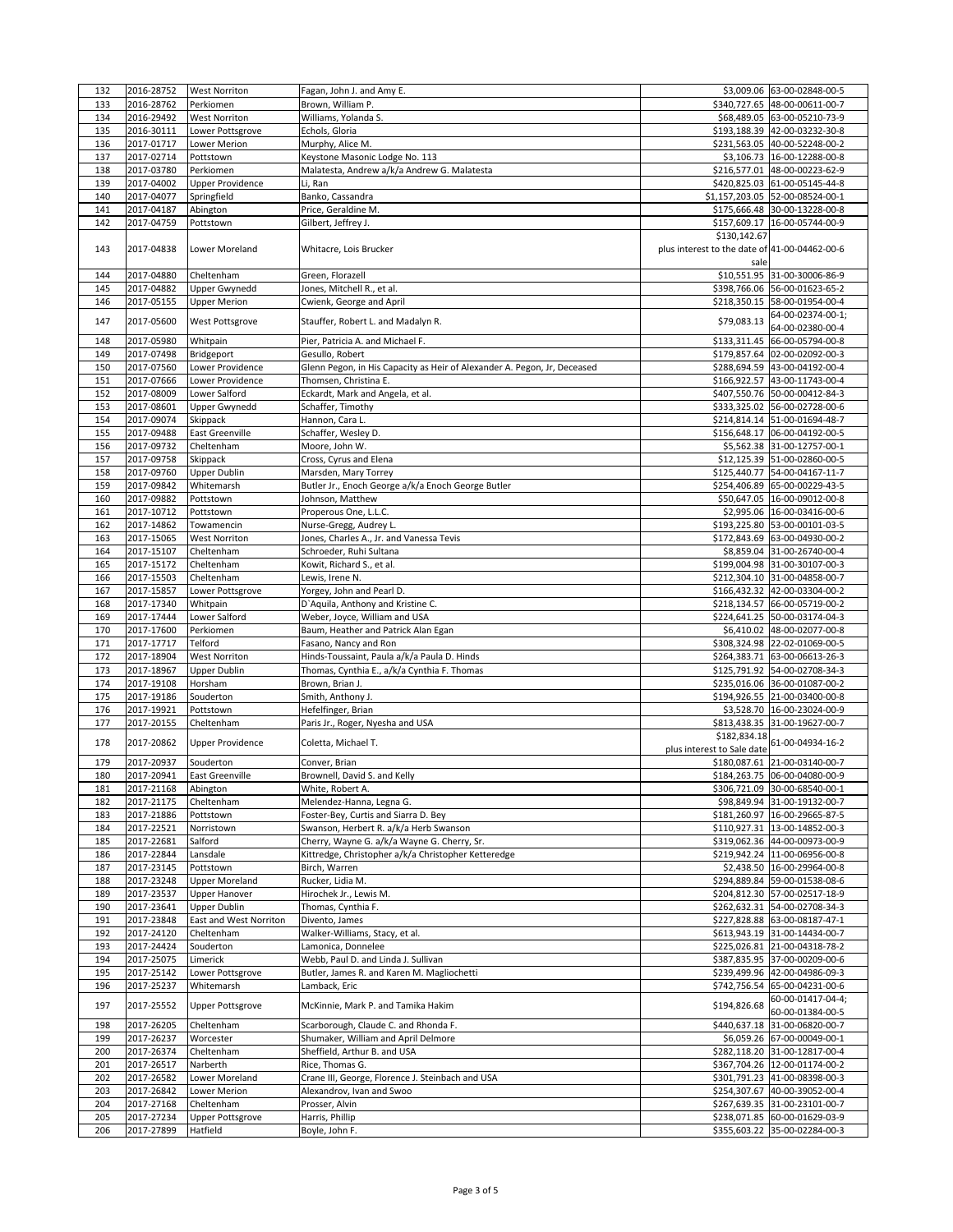| 207        | 2017-28180               | Abington                         | Mattoi, Jennifer and Jonathan Doyne                                     | \$176,010.49<br>plus interest to Sale date | 30-00-53596-00-5                                              |
|------------|--------------------------|----------------------------------|-------------------------------------------------------------------------|--------------------------------------------|---------------------------------------------------------------|
| 208        | 2017-28653               | Lower Gwynedd                    | Lee, Sang S. and Yoon K.                                                |                                            | \$738,507.58 39-00-01249-00-8                                 |
| 209        | 2017-28897               | East Norriton                    | Kirby, Patricia A.                                                      |                                            | \$183,886.95 33-00-00539-62-5                                 |
| 210        | 2017-28900               | Abington                         | Hinkel, Jayson R.                                                       |                                            | \$182,536.93 30-00-25544-00-4                                 |
| 211        | 2017-29137               | <b>West Norriton</b>             | Sandiford, Catherine O.                                                 |                                            | \$145,871.06 63-00-05514-15-6                                 |
| 212        | 2017-29318               | Pottstown                        | Barkon, Joshua L.                                                       |                                            | \$95,000.22 16-00-07748-00-3                                  |
| 213        | 2017-29389               | Pottstown                        | Murray, Eugene                                                          |                                            | \$154,178.15 16-00-32080-00-7                                 |
| 214        | 2018-00175               | Montgomery                       | Baxter II, Dennis and Jannet E.                                         |                                            | \$234,377.83 46-00-03287-04-2                                 |
| 215        | 2018-00305               | Conshohocken                     | Wosczyna, Richard E.                                                    |                                            | \$272,092.78 05-00-08020-00-3                                 |
| 216        | 2018-00423               | Norristown                       | Weldon, Bradley                                                         |                                            | \$57,084.09 13-00-29736-00-5                                  |
| 217        | 2018-00434               | Pottstown                        | Egolf, Nancy and Rodney A.                                              |                                            | \$129,181.47 16-00-18088-00-4                                 |
| 218        | 2018-00618               | Salford                          | McGinnis, Joseph P.                                                     |                                            | \$239,027.87 44-00-01186-00-3                                 |
| 219        | 2018-01049               | Cheltenham                       | Yu, Sung Soo                                                            |                                            | \$174,468.26 31-00-23485-00-1                                 |
| 220        | 2018-01109               | Norristown                       | Williams, Daisha Harris and Colin and USA                               |                                            | \$183,850.21 13-00-03284-00-6                                 |
| 221        | 2018-01149               | Schwenksville                    | Keller, David M.                                                        |                                            | \$17,401.18 20-00-00059-05-6                                  |
| 222        | 2018-02094               | Norristown                       | Galloway, Antonette                                                     |                                            | \$79,923.83 13-00-13312-00-4                                  |
| 223        | 2018-02159               | Lower Pottsgrove                 | Collins, Gregory F. and Kathleen M.                                     |                                            | \$68,056.95 42-00-01114-00-5                                  |
| 224        | 2018-02283               | Abington                         | Estate of Lanette Renee Johnson                                         |                                            | \$120,913.53 30-00-39784-00-2                                 |
| 225        | 2018-02538               | Cheltenham                       | Jacobs, Nikisha K. and Orwell                                           |                                            | \$401,664.46 31-00-03571-00-7                                 |
| 226        | 2018-02706               | <b>West Norriton</b>             | Vogel, Horst A. and Deborah L., et al.                                  |                                            | \$227,339.46 63-00-05962-00-5                                 |
| 227        | 2018-02722               | Lower Pottsgrove                 | Warfel, Margaret Ann                                                    |                                            | \$135,840.19 42-00-04885-31-1                                 |
| 228        | 2018-02730               | Springfield                      | Unknown Surviving Heirs of Angela Rapalyea                              |                                            | \$246,324.32 52-00-07672-00-7                                 |
| 229        | 2018-02740               | Springfield                      | Johnson, Kia J. L                                                       |                                            | \$235,188.09 52-00-13579-00-4                                 |
| 230        | 2018-02813               | <b>Upper Merion</b>              | Charles, Andrew W.                                                      |                                            | \$115,951.48 58-00-14824-00-4                                 |
| 231        | 2018-02855               | <b>Upper Merion</b>              | DeStefano, Robert and Kathleen                                          |                                            | \$134,827.00 58-00-14755-00-1                                 |
| 232        | 2018-03168               | Montgomery                       | Morrow Jr., Richard G. and Susanne                                      |                                            | \$56,319.17 46-00-04254-08-3                                  |
| 233        | 2018-03399               | Abington                         | Brace Jr., Gregory J.                                                   | \$167,141.01                               | 30-00-54688-00-2;                                             |
|            |                          |                                  |                                                                         |                                            | 30-00-54684-00-6                                              |
| 234        | 2018-03403               | Souderton                        | Kennedy, James P. a/k/a James                                           |                                            | \$171,464.47 21-00-06240-00-3                                 |
| 235        | 2018-03439               | Limerick                         | Strohmier, Matthew                                                      |                                            | \$232,258.42 37-00-01448-36-9                                 |
| 236        | 2018-03486               | Norristown                       | Gayanne M. Gauler, Deceased                                             |                                            | \$160,917.49 47-00-06192-00-7                                 |
| 237        | 2018-03499               | Norristown                       | Boyle Jr., Kenneth M.                                                   |                                            | \$63,127.76 13-00-16164-00-5                                  |
| 238        | 2018-03721               | Hatfield                         | Oscar, Mark A.                                                          |                                            | \$248,669.60 35-00-03967-00-3                                 |
| 239        | 2018-03778               | Norristown                       | Elmnii, Mounia                                                          |                                            | \$148,093.72 13-00-05432-00-9                                 |
| 240        | 2018-03791               | Whitemarsh                       | Forster, Scott C.                                                       |                                            | \$248,053.85 65-00-12187-00-6                                 |
| 241        | 2018-03815               | Lower Merion                     | Luber, Edward and Barbara R.                                            |                                            | \$115,914.75 40-00-05081-51-3                                 |
| 242        | 2018-03842               | Lower Pottsgrove                 | Chronister, Louie R.                                                    |                                            | \$149,913.75 42-00-05119-94-1                                 |
| 243        | 2018-03910               | Plymouth                         | Brash, Heather A., Margaret J. Schultz, Francis D. Schultz, Sr., et al. |                                            | \$322,428.60 49-00-00142-00-7                                 |
| 244        | 2018-04213               | Hatfield                         | Krol, Kristen                                                           |                                            | \$210,198.83 09-00-00046-00-8                                 |
| 245        | 2018-04557               | Cheltenham                       | Nichols, Barbara Louise                                                 |                                            | \$215,722.46 31-00-09871-00-7                                 |
| 246<br>247 | 2018-04576<br>2018-04682 | Abington<br><b>West Norriton</b> | Dailey, Justin and Brittany Giles<br>Metschulat, Max J.                 |                                            | \$164,312.42 30-00-48560-00-1<br>\$62,404.07 63-00-04864-03-2 |
| 248        | 2018-05002               | West Pottsgrove                  | Livers, Kelly                                                           |                                            | \$108,591.69 64-00-03997-00-7                                 |
| 249        | 2018-05228               | <b>Upper Moreland</b>            | Greenwood, William and Christine M. Eibl                                |                                            | \$211,485.98 59-00-11408-02-6                                 |
| 250        | 2018-05235               | <b>Upper Pottsgrove</b>          | Santaniello, Nicholas and Amy T. Hoke                                   |                                            | \$250,135.02 60-00-00421-47-2                                 |
| 251        | 2018-05246               | North Wales                      | Dickel, Patricia and Timothy Miller                                     |                                            | \$260,596.78 14-00-04088-00-2                                 |
| 252        | 2018-05503               | Red Hill                         | Greenwald, Joshua and Megan M. Moyer                                    |                                            | \$117,582.34 17-00-00148-33-9                                 |
| 253        | 2018-05730               | Cheltenham                       | Preno Holdings, LLC, et al.                                             |                                            | \$787,339.00 31-00-04531-00-1                                 |
| 254        | 2018-05912               | Lower Merion                     | Laken, Lenora                                                           |                                            | \$228,544.46 40-00-57160-00-4                                 |
| 255        | 2018-06131               | Cheltenham                       | Joachim, Gilbert and Venante                                            |                                            | \$257,977.90 31-00-01354-00-1                                 |
| 256        | 2018-06141               | Collegeville                     | Mellon, John J.                                                         |                                            | \$103,160.73 04-00-00604-00-4                                 |
| 257        | 2018-06264               | Cheltenham                       | Fry, Kathleen M.                                                        |                                            | \$92,109.09 31-00-26565-04-4                                  |
| 258        | 2018-06307               | Springfield                      | Reese, D'Mont D.                                                        |                                            | \$484,530.16 52-00-03526-00-4                                 |
| 259        | 2018-06344               | Norristown                       | O'Connor, Danielle and Shawn                                            |                                            | \$80,540.50 13-00-08448-00-8                                  |
| 260        | 2018-06645               | Lower Merion                     | Tallos, Phyllis W.                                                      |                                            | \$124,503.26 40-00-22137-90-8                                 |
| 261        | 2018-06668               | Abington                         | Stallings, Irene and Robert                                             |                                            | \$223,769.48 30-00-35392-00-2                                 |
| 262        | 2018-06837               | Norristown                       | Montalbano, Roseann C. and Russell Montalbano                           |                                            | \$172,836.95 13-00-06676-00-7                                 |
| 263        | 2018-06983               | Pottstown                        | Gallagher, Erin J. and Miranda J. Smith                                 |                                            | \$121,075.66 16-00-09292-00-7                                 |
| 264        | 2018-07107               | Pottstown                        | Weisel, Keith                                                           |                                            | \$120,006.52 16-00-27504-00-2                                 |
| 265        | 2018-07413               | Upper Hanover                    | Llovd. Robert J.                                                        |                                            | \$190,650.57 57-00-00844-00-8                                 |
| 266        | 2018-07734               | Pottstown                        | Yednock, David A. and Lori A.                                           |                                            | \$65,816.63 16-00-19464-00-5                                  |
| 267        | 2018-07817               | Norristown                       | Coleman, Ricky                                                          | \$74,672.39                                | 13-00-11064-00-2                                              |
|            |                          |                                  |                                                                         | plus interest to Sale date                 |                                                               |
| 268        | 2018-07947               | <b>Upper Pottsgrove</b>          | White, Nancy Marie and Derrick Andrew White, Sr.                        |                                            | \$362,468.64 60-00-02039-11-5                                 |
| 269        | 2018-08094               | Lower Merion                     | Gottehrer, Anne and USA                                                 |                                            | \$673,114.95 40-00-11980-00-4                                 |
| 270        | 2018-08127               | Pottstown                        | Holland, Bethany T.                                                     |                                            | \$133,936.65 16-00-07092-00-2                                 |
| 271        | 2018-08352               | Lansdale                         | Halper, Maria                                                           | \$144,665.46<br>plus interest to Sale date | 11-00-10160-00-8                                              |
| 272        |                          | Franconia                        | Kim, Soyon and Donghyuk Lim                                             |                                            | \$279,710.80 34-00-03550-68-2                                 |
| 273        | 2018-08416<br>2018-08801 | Cheltenham                       | Blue, Raymond and Veronica I.                                           |                                            | \$462,979.03 31-00-22401-00-5                                 |
| 274        | 2018-08856               | Abington                         | Smalls, Sharon L.                                                       |                                            | \$110,050.84 30-00-21040-00-8                                 |
| 275        | 2018-08994               | <b>Upper Providence</b>          | Pegg, Trevor P. and the USA                                             |                                            | \$296,692.92 61-00-03964-10-6                                 |
| 276        | 2018-12732               | Pottstown                        | Kimbley, William F.                                                     |                                            | \$65,187.65 16-00-20352-00-8                                  |
| 277        | 2018-12778               | Pottstown                        | Lebow, Jack                                                             |                                            | \$100,048.26 16-00-10136-00-9                                 |
| 278        | 2018-12794               | Horsham                          | Refsnider, Stephen                                                      |                                            | \$206,630.37 36-00-02788-00-2                                 |
| 279        | 2018-12884               | Norristown                       | Tartour, Marcela                                                        |                                            | \$147,567.55 13-00-05552-00-6                                 |
| 280        | 2018-13009               | Lower Frederick                  | Cronrath, Stacey L. Keeley                                              |                                            | \$118,505.50 38-00-00298-00-6                                 |
| 281        | 2018-13572               | <b>East Norriton</b>             | Both, Christopher A. and Denise                                         |                                            | \$348,522.53 33-00-02500-00-5                                 |
| 282        | 2018-13624               | Souderton                        | Buckman, Steven A.                                                      |                                            | \$130,257.36 21-00-04292-00-7                                 |
|            |                          |                                  |                                                                         |                                            |                                                               |